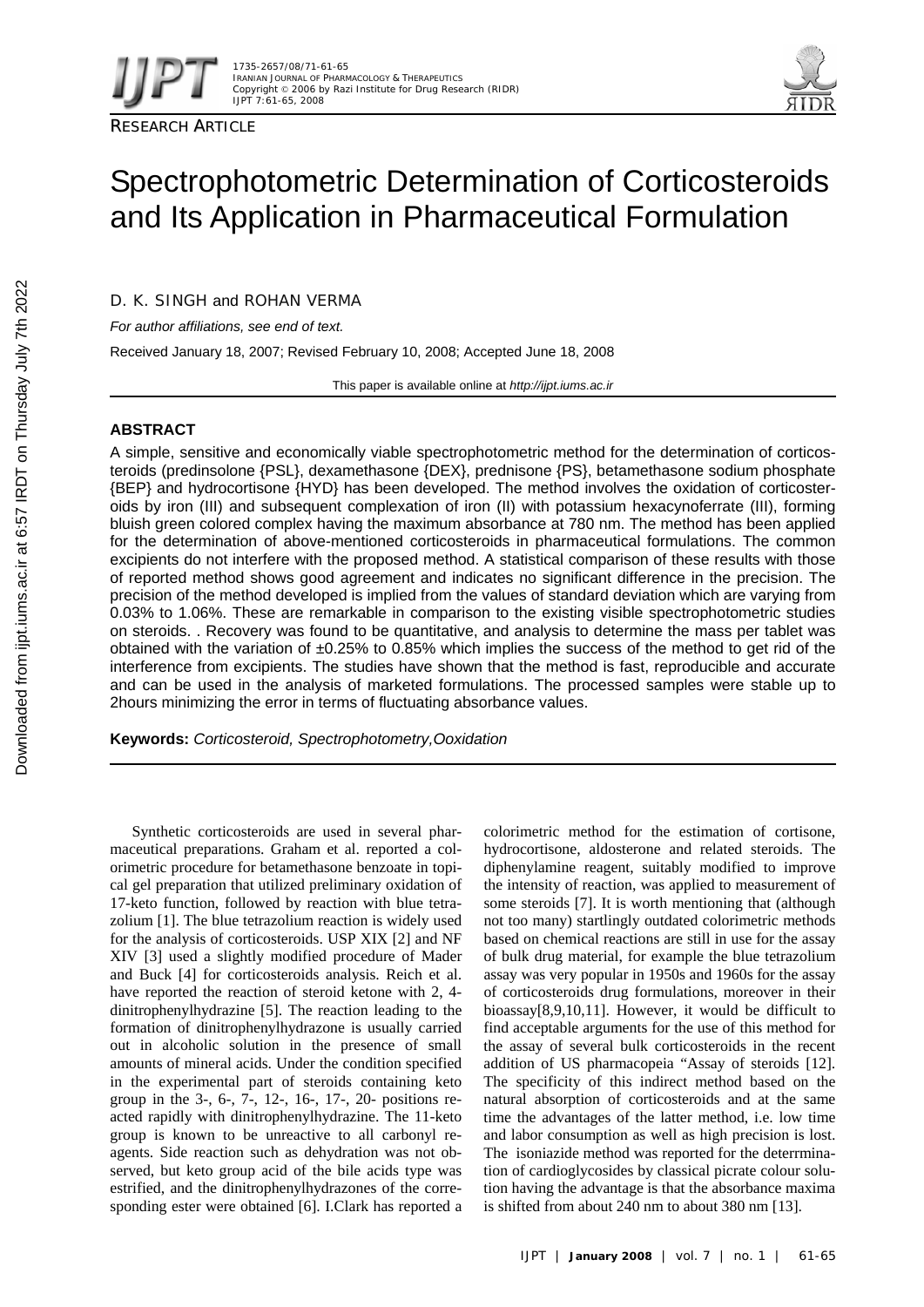Table 1. Absorbance\* replication of proposed procedure

| Run             | Prednisone | Dexamethasone | Hydrocortisone | Prednisolone | Betamethasone sodium phosphate |
|-----------------|------------|---------------|----------------|--------------|--------------------------------|
|                 | 0.561      | 0.206         | 0.248          | 0.163        | 0.175                          |
| 2               | 0.561      | 0.206         | 0.249          | 0.164        | 0.177                          |
| 3               | 0.563      | 0.208         | 0.248          | 0.164        | 0.178                          |
| 4               | 0.566      | 0.207         | 0.246          | 0.167        | 0.177                          |
| 5               | 0.560      | 0.206         | 0.247          | 0.166        | 0.173                          |
| 6               | 0.561      | 0.206         | 0.247          | 0.166        | 0.173                          |
|                 | 0.562      | 0.205         | 0.248          | 0.165        | 0.175                          |
| 8               | 0.561      | 0.206         | 0.246          | 0.163        | 0.175                          |
| 9               | 0.562      | 0.205         | 0.246          | 0.164        | 0.178                          |
| 10              | 0.561      | 0.205         | 0.245          | 0.168        | 0.177                          |
| Average         | 0.561      | 0.206         | 0.248          | 0.160        | 0.175                          |
| S.D.            | 0.0017     | 0.0010        | 0.0012         | 0.0017       | 0.0018                         |
| $R.S.D.$ $(\%)$ | 0.30       | 0.48          | 0.58           | 1.06         | 1.02                           |

Concentration: 20 μg/ml

L. Ayllon et al. [ 14] have modified the classical blue tetrazolium and porter silber method for the determination of corticosteroids.

The purpose of present work was to provide a simple, sensitive and economically viable spectrophotometric method for the determination of predinsolone, dexamethasone, prednisone, betamethasone sodium phosphate and hydrocortisone. The method is based on the oxidation of corticosteroids with iron (III) in acidic medium and subsequent complexation of iron (II) with potassium hexacynoferrate (III). The method offers the advantage of sensitivity and stability. Common excipients present in pharmaceutical preparation do not interfere in the determination of corticosteroids.

# **MATERIALS AND METHOD**

#### *Experimental*

Apparatus: UV-vis double beam spectrophotometer Systronics-2203 with 1 cm stoppered quartz cells was used for the absorbance measurements.

Materials: Analytical reagent grade methanol, prednisone (sigma), hydrocortisone (SRL), prednisolone, betamethasone sodium phosphate and dexamethasone (Mahima Exports, Sonepat (Hr) were used. All other reagents were of analytical grade.

Reagent: Standard solutions of corticosteroids were prepared in methanol. 0.5% (w/v) solutions of iron (III) chloride and potassium hexacyanoferrate (III) were prepared in distilled water.

General procedure: Appropriate volumes of working solutions of corticosteroids were transferred into a series of 10 ml volumetric flasks. Sulphuric acid (4N, 2ml) and iron (III) chloride  $(0.5\% \text{ w/v}, 2 \text{ ml})$ , were added to each followed by potassium hexacyanoferrate (III) solution  $(0.5\% \text{ w/v}, 0.5 \text{ ml})$ . The mixture was heated in a water-bath maintained at  $70\pm2\degree C$  for 30 minutes with occasional shaking and diluted to the mark with distilled water. The absorbance was measured at 780 nm against the reagent blank.

Analysis of tablets: An accurately weighed amount of powdered tablets equivalent to pure form of corticosteroids as dissolved in methanol (~10ml). The solution was filtered through a Whatmann No. 41 filter paper, which was then washed with about 10 ml methanol. The filtrate and washings were collected into a 100 ml standard flask and diluted to mark with double distilled water. A volume of latter solution was diluted with double distilled water to obtain a solution equivalent to 20µg/ml of the corticosteroids and then subjected to analysis as directed under general procedure.

#### **RESULT AND DISCUSSION**

The method offers the advantages of simplicity, rapidity and sensitivity without the need for extraction. The method is successfully employed for the determination of corticosteroids in pharmaceutical preparations, and common excipients, used as additives in pharma-

| <b>Table 2.</b> Optical characteristics and precision data |  |
|------------------------------------------------------------|--|
|------------------------------------------------------------|--|

| <b>Tuble 20</b> Option characteristics and precision data |                      |                      |                      |                      |                      |  |
|-----------------------------------------------------------|----------------------|----------------------|----------------------|----------------------|----------------------|--|
| Parameter/characteristics                                 | PS                   | <b>HYD</b>           | <b>PSL</b>           | <b>DEX</b>           | <b>BEP</b>           |  |
| Color                                                     | Bluish green         | Bluish green         | Bluish green         | Bluish green         | Bluish green         |  |
| $\lambda$ max (nm)                                        | 780                  | 780                  | 780                  | 780                  | 780                  |  |
| Stability (h)                                             |                      |                      |                      |                      |                      |  |
| Beer's law range $(\mu g/ml)$                             | $10-50$              | $10-50$              | $10-50$              | $10-50$              | $10-50$              |  |
| Molar absorptivity $(M^{-1} cm^{-1})$                     | $60.0 \times 10^{4}$ | $0.56 \times 10^{4}$ | $0.41 \times 10^{4}$ | $0.55 \times 10^{4}$ | $0.48 \times 10^{4}$ |  |
| Regression equation $(Y)^a$                               |                      |                      |                      |                      |                      |  |
| Slope $(b)$                                               | 0.02215              | 0.001538             | 0.001321             | 0.001523             | 0.001386             |  |
| Intercept $(a)$                                           | $-0.12167$           | $-0.0827$            | $-0.03247$           | 0.0241               | 0.0827               |  |
| Correlation coefficient $(r)^b$                           | 0.9998               | 0.9583               | 0.9928               | 0.9967               | 0.9988               |  |

 $\alpha$ <sup>a</sup>y = bx + a, where x is the concentration in micro gram/millilitre (μg/ml)

 $n = 5$ .

c Five replicates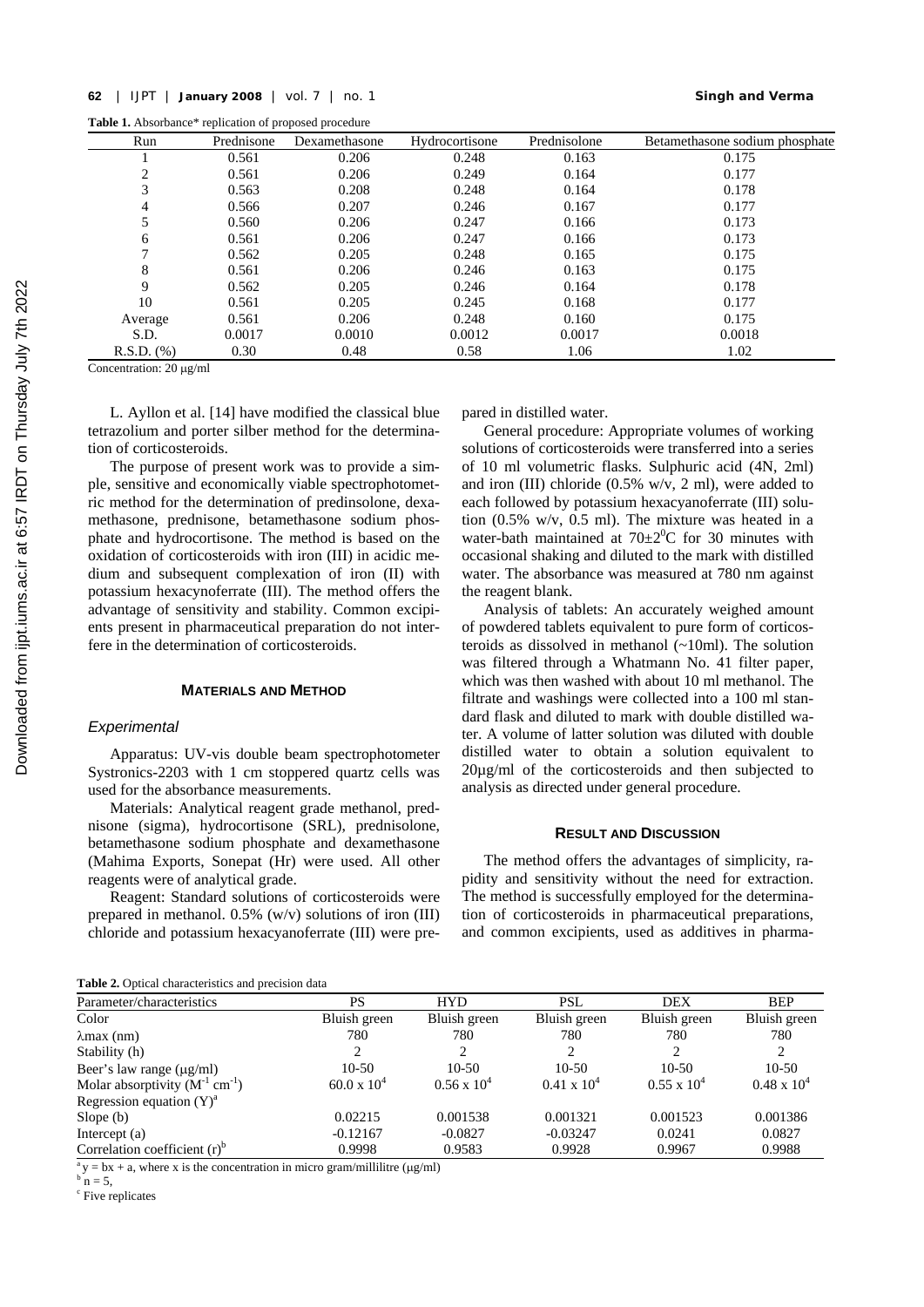### **Spectrophotometric Determination of Corticosteroids** ijpt.iums.ac.ir | **63**

**Table 3.** Results for determination of corticosteroids in pharmaceutical products

| Drug                  | Natural composition (mg)              | Steroid found (mg) | Error $(\%)$ |
|-----------------------|---------------------------------------|--------------------|--------------|
| Wysolone <sup>a</sup> | 5 prednisolone                        | 4.970              | $-0.6$       |
| Dexonab               | 0.5 dexamethasone                     | 0.504              | $+0.8$       |
| $Pe$ -sone $c$        | 0.5 prednisone                        | 0.496              | $-0.8$       |
| Betnisol <sup>d</sup> | 0.5 betamethasone sodium<br>phosphate | 0.539              | $+0.39$      |
| $\sim$                |                                       |                    |              |

<sup>a</sup> Marketed by, Wyeth limited

<sup>b</sup> Marketed by, Cadilla pharmaceuticals

c Marketed by, Cadilla pharmaceuticals

d Marketed by, Glaxosmithkline India

ceuticals, do not interfere with the proposed method. The applicability of the method for the assay of pharmaceutical preparations was examined. The results of assays of available tablets reported for steroids are reflecting the accuracy and precision in comparison to the existing USP method.

The investigated corticosteroids are oxidized by iron (III) chloride in the acidic medium and produce iron (II). The iron (II) ion reacts with potassium hexacyanoferrate (III) and produces bluish green iron (II) ferricynide complex with an absorbance maximum at 780 nm as shown in Fig. 1. The reactivity of corticosteroids towards reduction of iron (III) appears to be, at least in part, a function of their molecular shape, prednisone possessing C11 carbonyl reacts the fastest with  $Fe<sup>3+</sup>$ . Similar behavior of steroids is reported with terazolium blue reagent. The mechanism involved in the reaction of corticosteroids is a two electron oxidation of ketol side chain using iron (III) as oxidizing agent and may be illustrated as shown in Scheme 1.

The reaction conditions were established by varying one parameter at the time and keeping the others constant. The effect of concentration of iron (III) chloride and potassium hexacyanoferrate (III) on the absorbance, while keeping a fixed concentration of prednisone was investigated. A maximum and constant absorbance was found with 6.0 x  $10^{-3}$  M concentration of FeCl<sub>3</sub> and 7.5 x  $10^{-4}$  M concentration of K<sub>4</sub>Fe (CN)<sub>6</sub>, which were therefore adopted as optimum. The color reaction occurred at room temperature, though at high temperature the color developed more rapidly (Fig. 2). The maximum absorbance was observed after 30 minutes of heating at 70 $\pm 2^{0}$ C. The temperature of 70  $\pm 2^{0}$ C and a reaction time of 30 minutes were selected for reproducible results. The effect of the studied parameters of prednisolone resembled those of dexamethasone, prednisone, betamethasone sodium phosphate, and hydrocortisone.

Aliquots of each steroids (20 µg/10ml) were analysed by the proposed method, and the absorbance were determined (Table 1). The relative standard deviation, varied from 0.30 to 1.06 within overall average of 0.68%.

The optimal characteristics and optimal data are given in Table 2. The upper limit of Beer-Lambert's range was determined by a plot of absorbance versus concentration at λmax (Fig.1). Beyond this limit (50 µg/ml); the correlation results were really affected. This means that the current studies were carried out according to the Beer's law range given in Table 2. Hence the absorbance was excluded above these limits to keep the relationship linear. The stability of the products was more than 2 hr. The applicability of the method for the assay of tablets (above mentioned corticosteroids) were tested for the determination of same in their pure form and in proprietary drugs supplied by different companies containing other active ingredients (Table 3). The results of assay of tablets of corticosteroids are summarized in Table 3. The data are reproducible, and the assay of tablets was cross checked by the USP method, which agreed favorably (Table 3). The performance of the proposed method was compared statistically using the Student's t test and variance ratio f test. At the 95% confidence level, the calculated t and F values did not exceed the theoretical values.

The theoretical t value was 2.78 (for  $n = 5$ ), and the theoretical F value was 6.39 (for  $n = 5$ ). From the results given in Table 4, it was found that there was no significant difference between the proposed method and the official method, indicating that the proposed method was as accurate and precise as the USP method.

The main advantage of the reported method for the detection of the steroids is low costing and rapid assay



Scheme-1. Reaction sequence for the formation of products.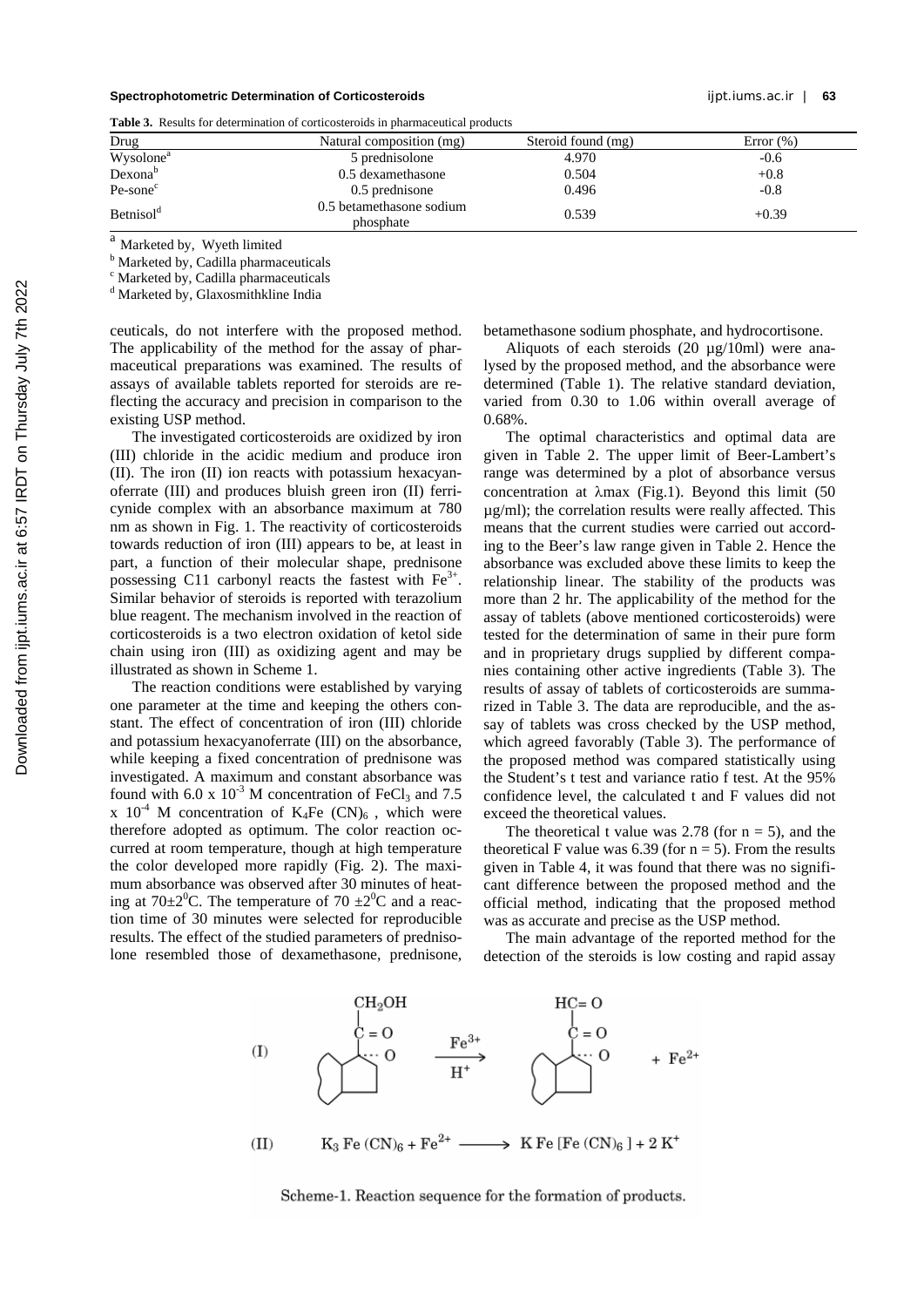

ø

concentration (µg/ml) Fig.3: Plots of absorbance versus concentration

 $15$  $20$  $2<sub>5</sub>$  $30$  $3<sub>5</sub>$  $4<sub>0</sub>$  $\overline{45}$  $50$ 

without sacrificing the sensitivity and accuracy.

The consumption of very common chemicals like ferric chloride and Conc. Sulphuric acid which you can find even most laboratories make this method very handy cost wise. The usage of such cheaper chemical will definitely reflect on the cost of the method. As far as the time consumption is concerned, the total time to carry out the complete experiment right from the beginning is less than single hour and it will add up in the values of the reported method.

 $0.2$ 

 $0.1$ 

5

 $10$ 

The cost and time is the most serious concern where we have focused while developing method without losing the basics interest like sensitivity and accuracy.

## **REFERENCES**

- 1. Graham RE, Biehl ER, Kenner CT. Analysis of betamethasone and its organic esters in pharmaceutical products J. Pharm. Sci: 1978; 67: 360-363.
- 2. The United States Pharmacopoeia, 19<sup>th</sup> rev., Mack Publishing Co., Easton, Pa. 1975.
- 3. The National Formulary, 14<sup>th</sup> ed., Mack Publishing Co., Easton, Pa. 1975.
- 4. Mader WJ, Buck RR. Colorimetric determination of cortisone and related ketol steroids, Anal. Chem: 1952;24: 666-667.
- 5. Reich H. Crane KF Sanfilippo SJ. The reaction of steroid ketones with 2, 4 dinitrophenylhydrazine J.Pharm.Sci: 1953; 29: 823-831.
- 6. Strain H., 3-Nitrophenylhydrazones, 2, 4 dinitrophenylhydrazone and the separation of of hydrazone by adsorption, J. Am. Chem. Soc: 1935; 57: 758-761.
- 7. Clark I. A colorimetric reaction for the estimation of cortisone, hydrocortisone, aldosterone and related steroids, Nature 1955; 75:123-124.
- 8. Gorog S. The sacred cow: the questionable role of assay method in characterizing the quality of bulk pharmaceutical, J. Pharm. Biomed. Anal: 2005; 36: 931-937.
- 9. Gorog S. Quantitative analysis of steroids, Elsevier, Amsterdam, 1983.
- 10. Blanco M, Coela J, Iturige H, Maspoch S, Villagas N. Kinetic spectrophotometric determination of hydrocortisone acetate in pharmaceutical formation by use of PLS method. Analyst: 1999;124: 911-915.
- 11. Mostafa AA, Bebawy LI, Refat HH. spectrophotomtric determination of clobetasol propionate, Halobetasol propionate, quinagolide hydrochloride, through Charge transfer complexation., J. Pharm. Biomed. Anal: 2002; 27: 889-899.